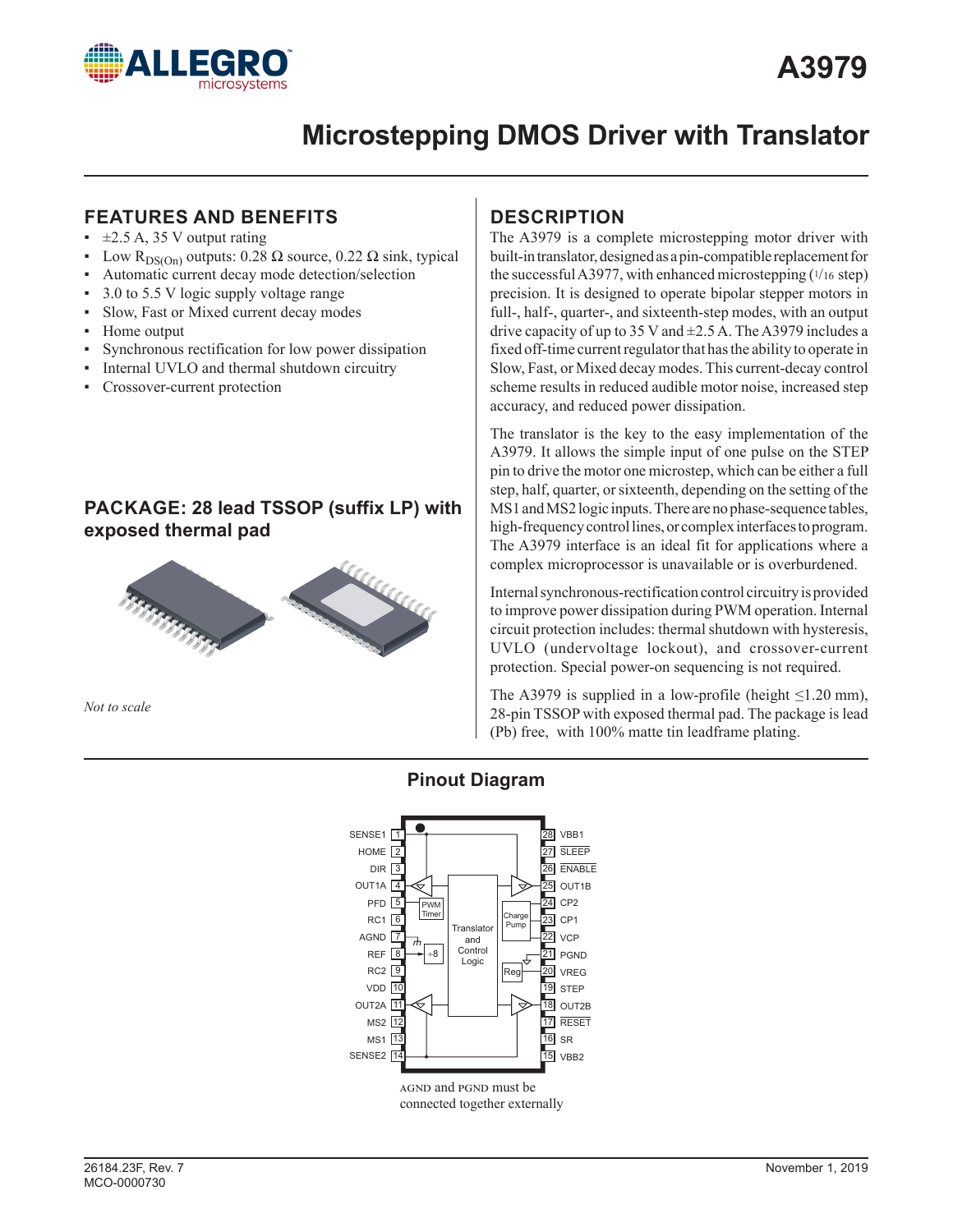#### **SELECTION GUIDE**

| <b>Part Number</b> | <b>Packing</b>       |
|--------------------|----------------------|
| A3979SLPTR-T       | 4000 pieces per reel |

#### **ABSOLUTE MAXIMUM RATINGS**

| <b>Characteristic</b>                         | Symbol                        | <b>Notes</b>                                                                                                                                                                                                    | Rating                   | <b>Units</b> |
|-----------------------------------------------|-------------------------------|-----------------------------------------------------------------------------------------------------------------------------------------------------------------------------------------------------------------|--------------------------|--------------|
| Load Supply Voltage                           | $V_{BB}$                      |                                                                                                                                                                                                                 | 35                       | V            |
| <b>Output Current</b><br>$I_{OUT}$            |                               | Output current rating may be limited by duty cycle,<br>ambient temperature, and heat sinking. Under any set of<br>conditions, do not exceed the specified current rating or a<br>junction temperature of 150°C. | ±2.5                     | A            |
| Logic Supply Voltage                          | V <sub>DD</sub>               |                                                                                                                                                                                                                 | 7.0                      | V            |
|                                               | $V_{IN}$                      | $t_{W}$ > 30 ns                                                                                                                                                                                                 | $-0.3$ to $V_{DD}$ + 0.3 | V            |
| Logic Input Voltage Range                     |                               | $t_{W}$ < 30 ns                                                                                                                                                                                                 | $-1$ to $V_{DD}$ + 1     | V            |
| Sense Voltage                                 | $\mathsf{V}_{\mathsf{SENSE}}$ |                                                                                                                                                                                                                 | 0.5                      | V            |
| Reference Voltage                             | $V_{REF}$                     |                                                                                                                                                                                                                 | $V_{DD}$                 | V            |
| <b>Operating Ambient Temperature</b><br>$T_A$ |                               | Range S                                                                                                                                                                                                         | $-20$ to 85              | $^{\circ}C$  |
| Junction Temperature<br>$T_{\parallel}$ (max) |                               |                                                                                                                                                                                                                 | 150                      | $^{\circ}C$  |
| Storage Temperature                           | $T_{\text{stg}}$              |                                                                                                                                                                                                                 | $-55$ to 150             | °C           |

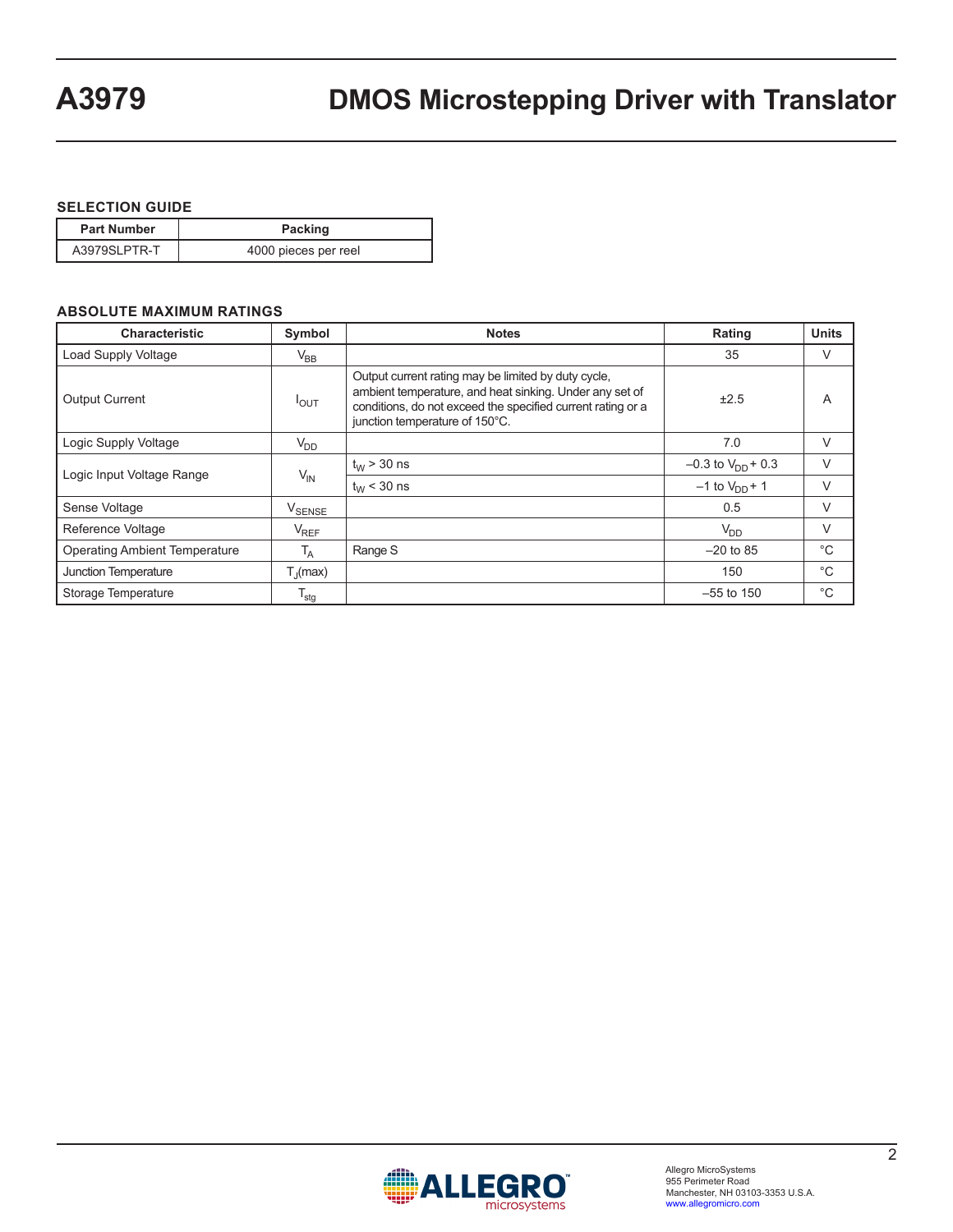### **Functional Block Diagram**



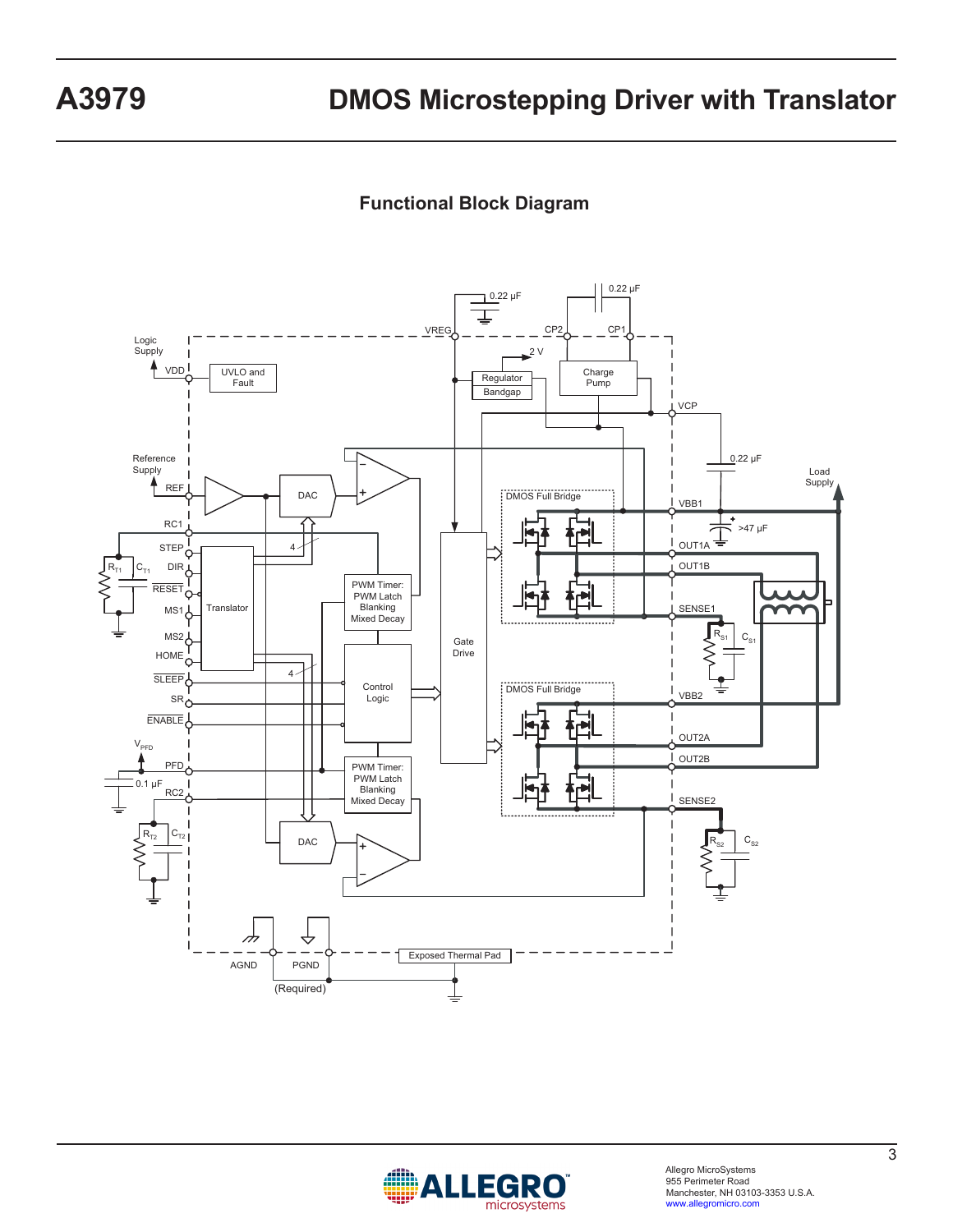| <b>Characteristics</b>                                      | Symbol                      | <b>Test Conditions</b>                              | Min.                     | Typ.1                    | Max.                     | <b>Units</b>             |  |
|-------------------------------------------------------------|-----------------------------|-----------------------------------------------------|--------------------------|--------------------------|--------------------------|--------------------------|--|
| <b>Output Drivers</b>                                       |                             |                                                     |                          |                          |                          |                          |  |
| Load Supply Voltage Range                                   |                             | Operating                                           | $\overline{8}$           |                          | 35                       | $\overline{\vee}$        |  |
|                                                             | $\rm V_{BB}$                | During Sleep mode                                   | $\Omega$                 | $\overline{\phantom{0}}$ | 35                       | $\vee$                   |  |
| Output Leakage Current <sup>2</sup>                         |                             | $V_{OUT} = V_{BB}$                                  | $\qquad \qquad -$        | 1.0                      | 20                       | μA                       |  |
|                                                             | $I_{DSS}$                   | $V_{OUT} = 0 V$                                     | $\qquad \qquad -$        | 1.0                      | $-20$                    | μA                       |  |
| Output On Resistance                                        |                             | Source driver, $I_{\text{OUT}} = -2.5 \text{ A}$    | ÷,                       | 0.28                     | 0.335                    | Ω                        |  |
|                                                             | $R_{DS(On)}$                | Sink driver, $I_{\text{OUT}}$ = 2.5 A               | $\overline{\phantom{0}}$ | 0.22                     | 0.265                    | Ω                        |  |
| <b>Body Diode Forward Voltage</b>                           | $V_F$                       | Source diode, $I_F = -2.5 A$                        | $\overline{\phantom{0}}$ |                          | 1.4                      | $\overline{\vee}$        |  |
|                                                             |                             | Sink diode, $I_F$ = 2.5 A                           | $\overline{\phantom{0}}$ | $\overline{\phantom{0}}$ | 1.4                      | V                        |  |
|                                                             |                             | $f_{\text{PWM}}$ < $\overline{50 \text{ kHz}}$      | $\overline{\phantom{0}}$ |                          | 8.0                      | mA                       |  |
| <b>Motor Supply Current</b>                                 | $I_{BB}$                    | Operating, outputs disabled                         | $\overline{\phantom{0}}$ |                          | 6.0                      | mA                       |  |
|                                                             |                             | Sleep mode                                          | $\equiv$                 |                          | 20                       | μA                       |  |
| <b>Control Logic</b>                                        |                             |                                                     |                          |                          |                          |                          |  |
| Logic Supply Voltage Range                                  | $V_{DD}$                    | Operating                                           | 3.0                      | 5.0                      | 5.5                      | $\overline{\vee}$        |  |
|                                                             | $I_{DD}$                    | $f_{\text{PWM}}$ < 50 kHz                           | $\qquad \qquad -$        | $\qquad \qquad -$        | 12                       | mA                       |  |
| Logic Supply Current                                        |                             | Outputs off                                         | $\qquad \qquad -$        |                          | 10                       | mA                       |  |
|                                                             |                             | Sleep mode                                          |                          | ÷,                       | 20                       | μA                       |  |
| Logic Input Voltage                                         | $V_{IN(1)}$                 |                                                     | $0.7 \times V_{DD}$      | $\overline{\phantom{0}}$ | $\equiv$                 | $\vee$                   |  |
|                                                             | $V_{IN(0)}$                 |                                                     |                          |                          | $0.3 \times V_{DD}$      | $\vee$                   |  |
| Logic Input Current <sup>2</sup>                            | $I_{IN(1)}$                 | $V_{IN}$ = 0.7 $\times$ $V_{DD}$                    | $-20$                    | 1.0                      | 20                       | μA                       |  |
|                                                             | $I_{IN(0)}$                 | $V_{IN} = 0.3 \times V_{DD}$                        | $-20$                    | 51.0                     | 20                       | μA                       |  |
| Reference Input Voltage Range                               | $\mathsf{V}_{\mathsf{REF}}$ | Operating                                           | $\mathsf{O}\xspace$      |                          | $V_{DD}$                 | $\overline{\vee}$        |  |
| Reference Input Current                                     | $I_{REF}$                   |                                                     |                          | $\mathbf 0$              | $\pm 3$                  | μA                       |  |
|                                                             | $V_{HOME(1)}$               | $I_{HOME(1)} = -200 \mu A$                          | $0.7 \times V_{DD}$      |                          |                          | $\overline{\vee}$        |  |
| HOME Output Voltage                                         | $V_{HOME(0)}$               | $I_{HOME(0)} = 200 \mu A$                           | $\qquad \qquad -$        | $\equiv$                 | $0.3 \times V_{DD}$      | V                        |  |
| Mixed Decay Mode Trip Point                                 | V <sub>PFDH</sub>           |                                                     | $\qquad \qquad -$        | $0.6 \times V_{DD}$      |                          | $\vee$                   |  |
|                                                             | $V_{\text{PEDL}}$           |                                                     | $\equiv$                 | $0.21 \times V_{DD}$     | $\overline{\phantom{0}}$ | $\vee$                   |  |
|                                                             |                             | $V_{REF}$ = 2 V, Phase Current = 38.27%             | $\overline{\phantom{0}}$ |                          | ±10                      | $\frac{0}{6}$            |  |
| $\mathsf{Gain}(\mathsf{G}_{\mathsf{m}})$ Error <sup>3</sup> | $E_G$                       | $V_{RFF}$ = 2 V, Phase Current = 70.71%             | $\qquad \qquad -$        |                          | ±5.0                     | $\overline{\frac{0}{6}}$ |  |
|                                                             |                             | $V_{REF}$ = 2 V, Phase Current = 100.00%            | $\overline{\phantom{0}}$ | $\overline{\phantom{0}}$ | ±5.0                     | $\overline{\frac{0}{0}}$ |  |
| <b>STEP Pulse Width</b>                                     | $t_{\rm W}$                 |                                                     | $\mathbf{1}$             |                          |                          | $\mu s$                  |  |
| <b>Blank Time</b>                                           | t <sub>BLANK</sub>          | $R_T = 56 \text{ k}\Omega$ , $C_T = 680 \text{ pF}$ | 700                      | 950                      | 1200                     | ns                       |  |
| Fixed Off-Time                                              | $t_{\text{OFF}}$            | $R_T$ = 56 kΩ, C <sub>T</sub> = 680 pF              | 30                       | 38                       | 46                       | $\mu s$                  |  |
| Crossover Dead Time                                         | $t_{DT}$                    | Synchronous rectification enabled                   | 100                      | 475                      | 800                      | ns                       |  |

#### **ELECTRICAL CHARACTERISTICS** at  $T_A = 25^{\circ}$ C,  $V_{BB} = 35$  V,  $V_{DD} = 3.0$  to 5.5 V (unless otherwise noted)

*Continued on the next page...*

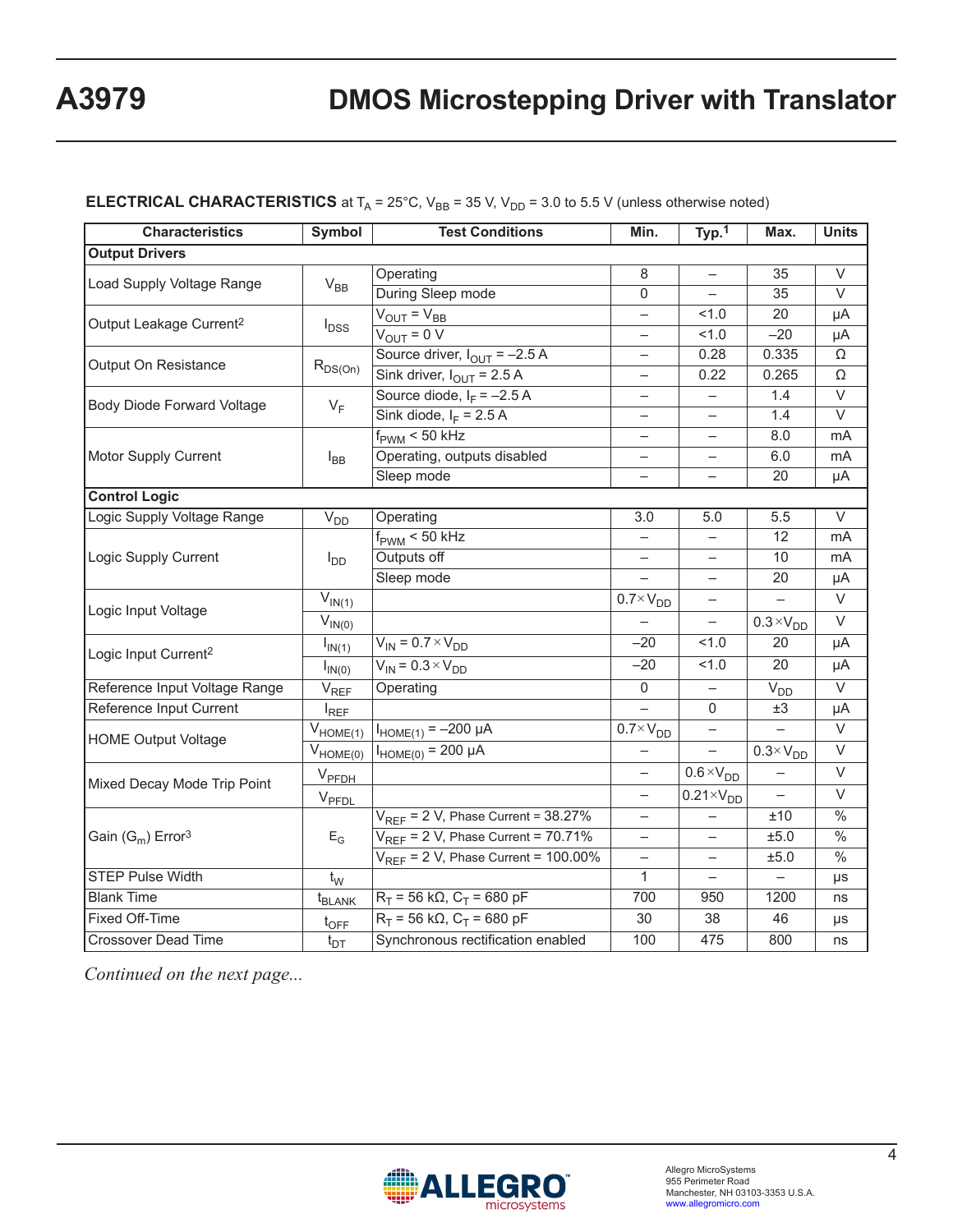#### **ELECTRICAL CHARACTERISTICS, continued** at  $T_A = 25^{\circ}$ C,  $V_{BB} = 35$  V,  $V_{DD} = 3.0$  to 5.5 V (unless otherwise noted)

| <b>Characteristics</b>       | Symbol            | <b>Test Conditions</b>     | Min. | Typ. | Max.                     | Units   |
|------------------------------|-------------------|----------------------------|------|------|--------------------------|---------|
| Thermal Shutdown Temperature | <b>JSD</b>        |                            |      | 165  |                          | $\circ$ |
| Thermal Shutdown Hysteresis  | <b>JSDHYS</b>     |                            |      | 15   | -                        | $\circ$ |
| UVLO Enable Threshold        | V <sub>UVLO</sub> | Increasing V <sub>DD</sub> | 2.45 | 2.7  | 2.95                     |         |
| UVLO Hysteresis              | VUVLOHYS          |                            | 0.05 | 0.10 | $\overline{\phantom{0}}$ |         |

<sup>1</sup>Typical data are for initial design estimations only, and assume optimum manufacturing and application conditions. Performance may vary for individual units, within the specified maximum and minimum limits.

<sup>2</sup>Negative current is defined as coming out of (sourcing from) the specified device pin.

 ${}^{3}E_{G} = ([V_{REF}/8] - V_{SENSE})/(V_{REF}/8)$ .

#### **THERMAL CHARACTERISTICS may require derating at maximum conditions, see application information**

| <b>Characteristic</b>      | <b>Symbol</b>   | <b>Test Conditions*</b>                                                                                                      | Value | <b>Units</b> |
|----------------------------|-----------------|------------------------------------------------------------------------------------------------------------------------------|-------|--------------|
| Package Thermal Resistance |                 | Two-layer PCB with 3.8 in. <sup>2</sup> of copper area on each side<br>connected with thermal vias and to device exposed pad |       | °C/W         |
|                            | $R_{\theta JA}$ | High-K PCB (multilayer with significant copper areas,<br>based on JEDEC standard)                                            | 28    | °C/W         |

\*Additional thermal information available on Allegro Web site.



#### **Maximum Power Dissipation, PD(max)**

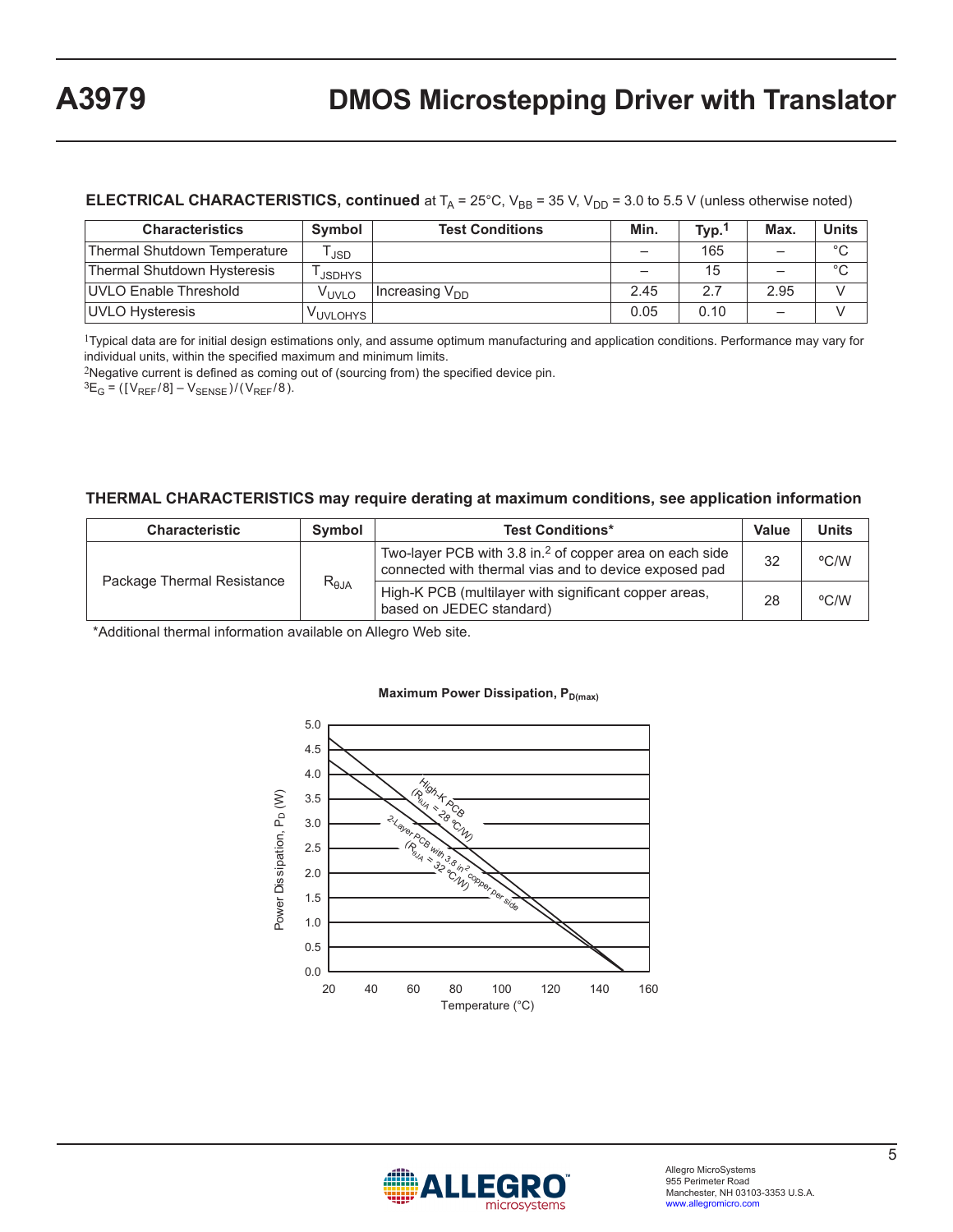

**Timing Requirements**  $(T_A = +25^{\circ}C, V_{DD} = 5 V,$  Logic Levels are  $V_{DD}$  and Ground)

*Figure 1. Logic Interface Timing Diagram*

| MS1 | MS <sub>2</sub> | <b>Microstep Resolution</b> | <b>Excitation Mode</b> |
|-----|-----------------|-----------------------------|------------------------|
|     |                 | <b>Full Step</b>            | 2 Phase                |
| Н   |                 | <b>Half Step</b>            | 1-2 Phase              |
|     | н               | Quarter Step                | W1-2 Phase             |
| н   | н               | Sixteenth Step              | 4W1-2 Phase            |

Table 1. Microstep Resolution Truth Table

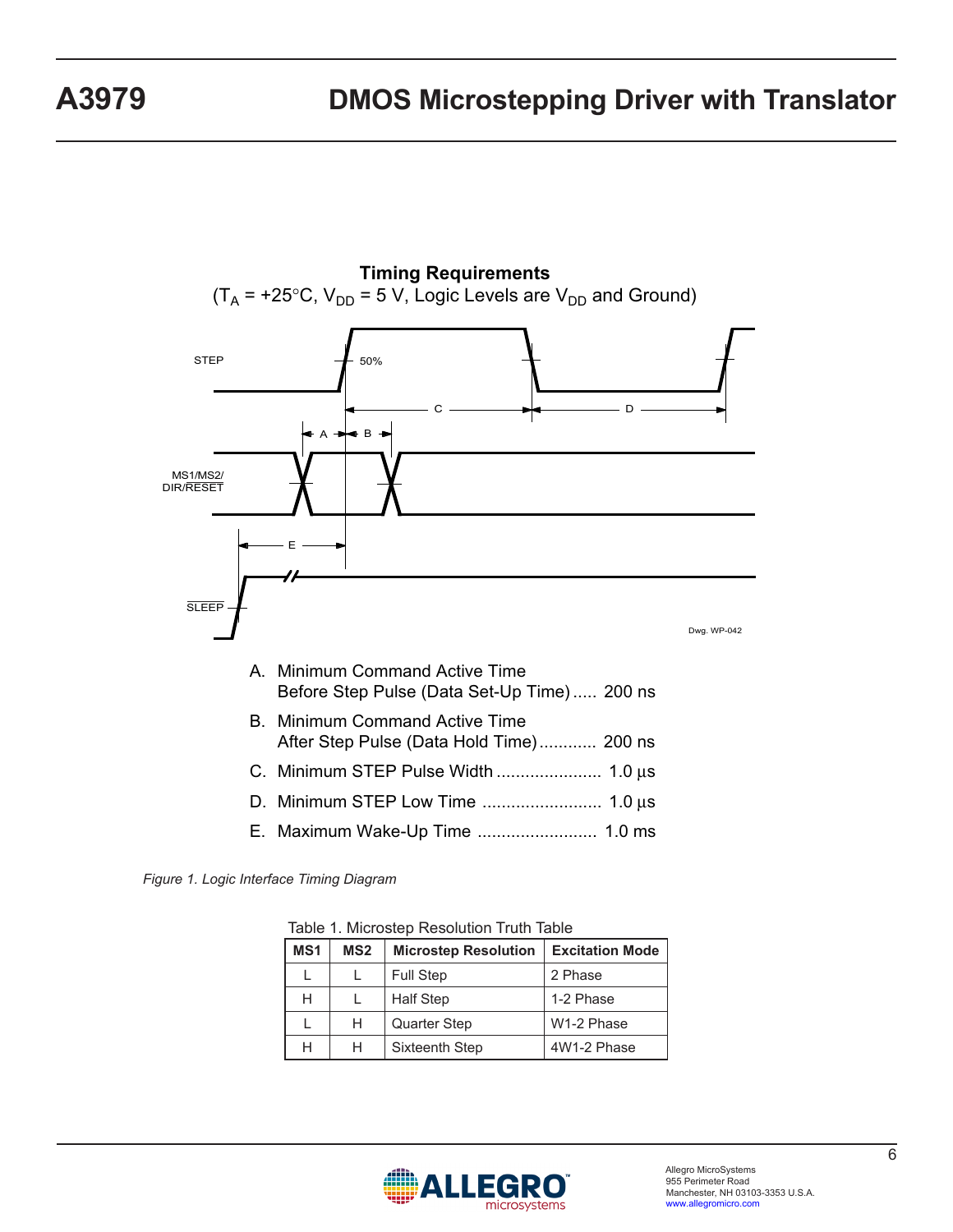### **FUNCTIONAL DESCRIPTION**

**Device Operation.** The A3979 is a complete microstepping motor driver with a built-in translator for easy operation with minimal control lines. It is designed to operate bipolar stepper motors in full-, half-, quarter-, and sixteenth-step modes. The currents in each of the two output full-bridges (all of the N-channel MOSFETs) are regulated with fixed off-time PMW (pulse width modulated) control circuitry. At each step, the current for each full-bridge is set by the value of its external current-sense resistor  $(R<sub>S1</sub>)$ or  $R_{S2}$ ), a reference voltage (V<sub>REF</sub>), and the output voltage of its DAC (which in turn is controlled by the output of the translator).

At power-on or reset, the translator sets the DACs and the phase current polarity to the initial Home state (shown in figures 2 through 5), and the current regulator to Mixed decay mode for both phases. When a step command signal occurs on the STEP input, the translator automatically sequences the DACs to the next level and current polarity. (See table 2 for the current-level sequence.) The microstep resolution is set by the combined effect of inputs MS1 and MS2, as shown in table 1.

While stepping is occurring, if the next output level of the DACs is lower than the immediately preceeding output level, then the decay mode (Fast, Slow, or Mixed) for the active full bridge is set by the PFD input. If the next DAC output level is higher than or equal to the preceeding level, then the decay mode for that full bridge will be Slow decay. This automatic current-decay selection improves microstepping performance by reducing the distortion of the current waveform due to back EMF of the motor.

**RESET Input ( RESET).** The RESET input (active low) sets the translator to a predefined Home state (shown in figures 2 through 5), and turns off all of the DMOS outputs. The HOME output goes low and all STEP inputs are ignored until the  $\overline{\text{RESET}}$  input is set to high.

**Home Output (HOME).** The HOME output is a logic output indicator of the initial state of the translator. At power-on, the translator is reset to the Home state (shown in figures 2 through 5).

**Step Input (STEP).** A low-to-high transition on the STEP input sequences the translator and advances the motor one increment. The translator controls the input to the DACs and the direction of current flow in each winding. The size of the increment is determined by the combined state of inputs MS1 and MS2 (see table 1).

**Microstep Select (MS1 and MS2).** The input on terminals MS1 and MS2 selects the microstepping format, as shown in table 1. Any changes made to these inputs do not take effect until the next rising edge of a step command signal on the STEP input.

**Direction Input (DIR).** The state of the DIR input determines the direction of rotation of the motor. Any changes made to this input does not take effect until the next rising edge of a step command signal on the STEP input.

**Internal PWM Current Control.** Each full bridge is controlled by a fixed–off-time PWM current-control circuit that limits the load current to a desired value,  $I_{TRIP}$ . Initially, a diagonal pair of source and sink MOS outputs are enabled and current flows through the motor winding and the current sense resistor,  $R_{Sr}$ . When the voltage across  $R_{Sr}$  equals the DAC output voltage, the current-sense comparator resets the PWM latch. The latch then turns off either the source MOS-FETs (when in Slow decay mode) or the sink and source MOSFETs (when in Fast or Mixed decay mode).

The maximum value of current limiting is set by the selection of  $R<sub>S</sub>$  and the voltage at the  $V<sub>REF</sub>$  input with a transconductance function approximated by:

### $I<sub>TRIP</sub>$ max =  $V<sub>REF</sub>/8R<sub>S</sub>$

The DAC output reduces the  $V_{REF}$  output to the current-sense comparator in precise steps (see table 2 for  $% I_{TRIP}$ max at each step).

### $I<sub>TRIP</sub> =$  (%  $I<sub>TRIP</sub>max/100$ )  $I<sub>TRIP</sub>max$

It is critical that the maximum rating (0.5 V) on either the SENSE1 and SENSE2 pins is not exceeded. For full stepping,  $V_{REF}$  can be applied up to the maximum rating of  $V_{DD}$ because the peak sense value is  $0.707 \times V_{REF}/8$ . In all other modes,  $V_{REF}$  should not exceed 4 V.

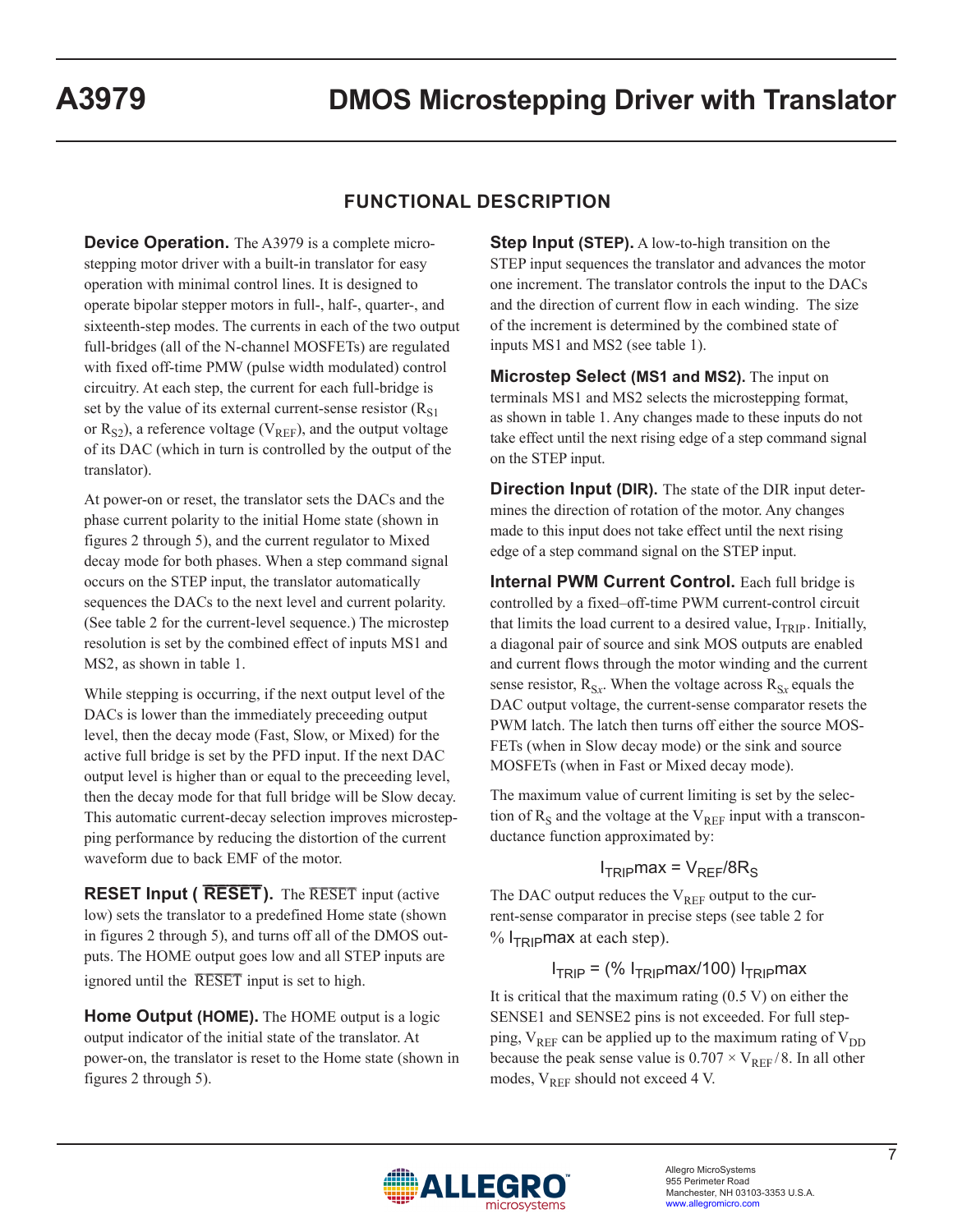**Fixed Off-Time.** The internal PWM current-control circuitry uses a one-shot timer to control the duration of time that the MOSFETs remain off. The one shot off-time,  $t_{\text{OFF}}$ , is determined by the selection of external resistors,  $R_T$ <sub>x</sub>, and capacitors,  $C_T$ <sub>x</sub>, connected from each  $R_{Cx}$  timing terminal to ground. The off-time, over a range of values of  $C_T = 470$  pF to 1500 pF and  $R_T = 12$  k $\Omega$  to 100 k $\Omega$  is approximated by:

#### $t_{\text{OFF}} = R_{\text{T}} C_{\text{T}}$

**RC Blanking.** In addition to the fixed off-time of the PWM control circuit, the CTx component sets the comparator blanking time. This function blanks the output of the current-sense comparators when the outputs are switched by the internal current-control circuitry. The comparator outputs are blanked to prevent false overcurrent detection due to reverse recovery currents of the clamp diodes, or to switching transients related to the capacitance of the load. The blank time  $t_{BL,ANK}$  can be approximated by:

#### $t_{BI \, ANK}$  = 1400 $C_T$

**Charge Pump (CP1 and CP2).** The charge pump is used to generate a gate supply greater than that of VBB for driving the source-side DMOS gates. A 0.22 µF ceramic capacitor should be connected between CP1 and CP2 for pumping purposes. In addition, a 0.22 µF ceramic capacitor is required between VCP and VBB, to act as a reservoir for operating the high-side DMOS gates.

**V<sub>REG</sub>** (VREG). This internally-generated voltage is used to operate the sink-side DMOS outputs. The VREG pin must be decoupled with a 0.22  $\mu$ F capacitor to ground. V<sub>REG</sub> is internally monitored, and in the case of a fault condition, the DMOS outputs of the device are disabled.

**Enable Input (ENABLE).** This active-low input enables all of the DMOS outputs. When set to a logic high, the outputs are disabled. The inputs to the translator (STEP, DIR, MS1, and MS2), all remain active, independent of the ENABLE input state.

**Shutdown.** During normal operation, in the event of a fault, such as overtemperature (excess  $T_J$ ) or an undervoltage on VCP, the outputs of the device are disabled until the fault condition is removed.

At power up, and in the event of low  $V_{DD}$ , the undervoltage lockout (UVLO) circuit disables the drivers and resets the translator to the Home state.

**Sleep Mode ( SLEEP).** This active-low control input is used to minimize power consumption when the motor is not in use. It disables much of the internal circuitry including the output DMOS FETs, current regulator, and charge pump. Setting this to a logic high allows normal operation, as well as start-up (at which time the A3979 drives the motor to the Home microstep position). When bringing the device out of Sleep mode, in order to allow the charge pump (gate drive) to stabilize, provide a delay of 1 ms before issuing a step command signal on the STEP input.

**Percent Fast Decay Input (PFD).** When a STEP input signal commands a lower output current than the previous step, it switches the output current decay to either Slow, Fast, or Mixed decay mode, depending on the voltage level at the PFD input. If the voltage at the PFD input is greater than  $0.6 \times V_{DD}$ , then Slow decay mode is selected. If the voltage on the PFD input is less than  $0.21 \times V_{DD}$ , then Fast decay mode is selected. Mixed decay mode is selected when  $V_{\text{PFD}}$  is between these two levels, as described in the next section. This terminal should be decoupled with a 0.1 μF capacitor.

Mixed Decay Operation. If the voltage on the PFD input is between  $0.6 \times V_{DD}$  and  $0.21 \times V_{DD}$ , the bridge operates in Mixed decay mode, as determined by the step sequence (shown in figures 2 through 5). As the trip point is reached, the device goes into Fast decay mode until the voltage on the RCx terminal decays to the same level as voltage applied to the PFD terminal. The time that the device operates in fast decay is approximated by:

# $t_{FD}$  = R<sub>T</sub>C<sub>T</sub>In (0.6V<sub>DD</sub>/V<sub>PFD</sub>)

After this Fast decay portion, the device switches to Slow decay mode for the remainder of the fixed off-time period.

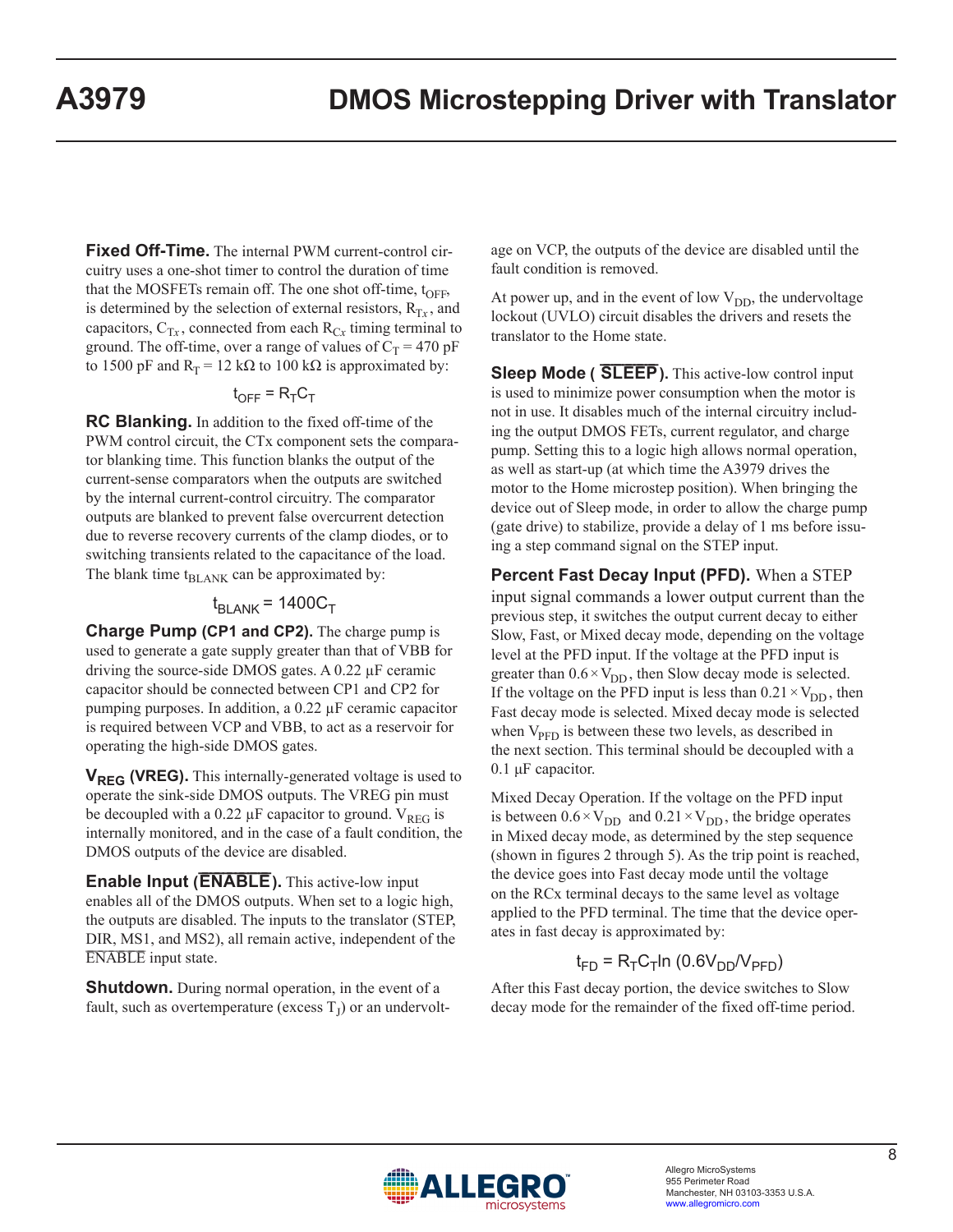**Synchronous Rectification.** When a PWM offcycle is triggered by an internal fixed–off-time cycle, load current recirculates according to the decay mode selected by the control logic. The A3979 synchronous rectification feature turns on the appropriate MOSFETs during the decay of the current, and effectively shorts out the body diodes with the low  $R_{DS(On)}$  driver. This reduces power dissipation significantly and eliminates the need for external Schottky diodes for most applications. The synchronous rectification can be set to either Active mode or Disabled mode:

- **Active Mode**. When the SR input is logic low, Active mode is enabled and synchronous rectification can occur. This mode prevents reversal of the load current by turning off synchronous rectification when a zero current level is detected. This prevents the motor winding from conducting in the reverse direction.
- **Disabled Mode.** When the SR input is logic high, synchronous rectification is disabled. This mode is typically used when external diodes are required to transfer power dissipation from the A3979 package to the external diodes.

# **APPLICATIONS INFORMATION**

**Layout.** The printed circuit board on which the device is mounted should have a heavy ground plane. For optimum electrical and thermal performance, the A3979 should be soldered directly onto the board.

The load supply terminals, VBB*x*, should be decoupled with an electrolytic capacitor  $(>47 \mu$ F is recommended), placed as close to the device as possible.

To avoid problems due to capacitive coupling of the high *dv* /*dt* switching transients, route the bridge-output traces away from the sensitive logic-input traces.

Always drive the logic inputs with a low source impedance to increase noise immunity.

**Grounding.** The AGND (analog ground) terminal and the PGND (power ground) terminal must be connected together externally.

All ground lines should be connected together and be as short as possible. A star ground system, centered under the device, is an optimum design.

The copper ground plane located under the exposed thermal pad is typically used as the star ground.

**Current Sensing.** To minimize inaccuracies caused by ground-trace IR drops in sensing the output current level, the current-sense resistors,  $R_{Sx}$ , should have an independent ground return to the star ground of the device. This path should be as short as possible.

For low-value sense resistors, the IR drops in the printed circuit board sense resistor traces can be significant and should be taken into account.

The use of sockets should be avoided as they can introduce variation in  $R_{S_x}$  due to their contact resistance.

Allegro MicroSystems recommends a value of  $R<sub>S</sub>$  given by

#### $R<sub>S</sub> = 0.5/I<sub>TRIP</sub>$ max

**Thermal Protection.** This internal circuitry turns off all drivers when the junction temperature reaches 165°C, typical. It is intended only to protect the device from failures due to excessive junction temperatures and should not imply that output short circuits are permitted. Thermal shutdown has a hysteresis of approximately 15°C.

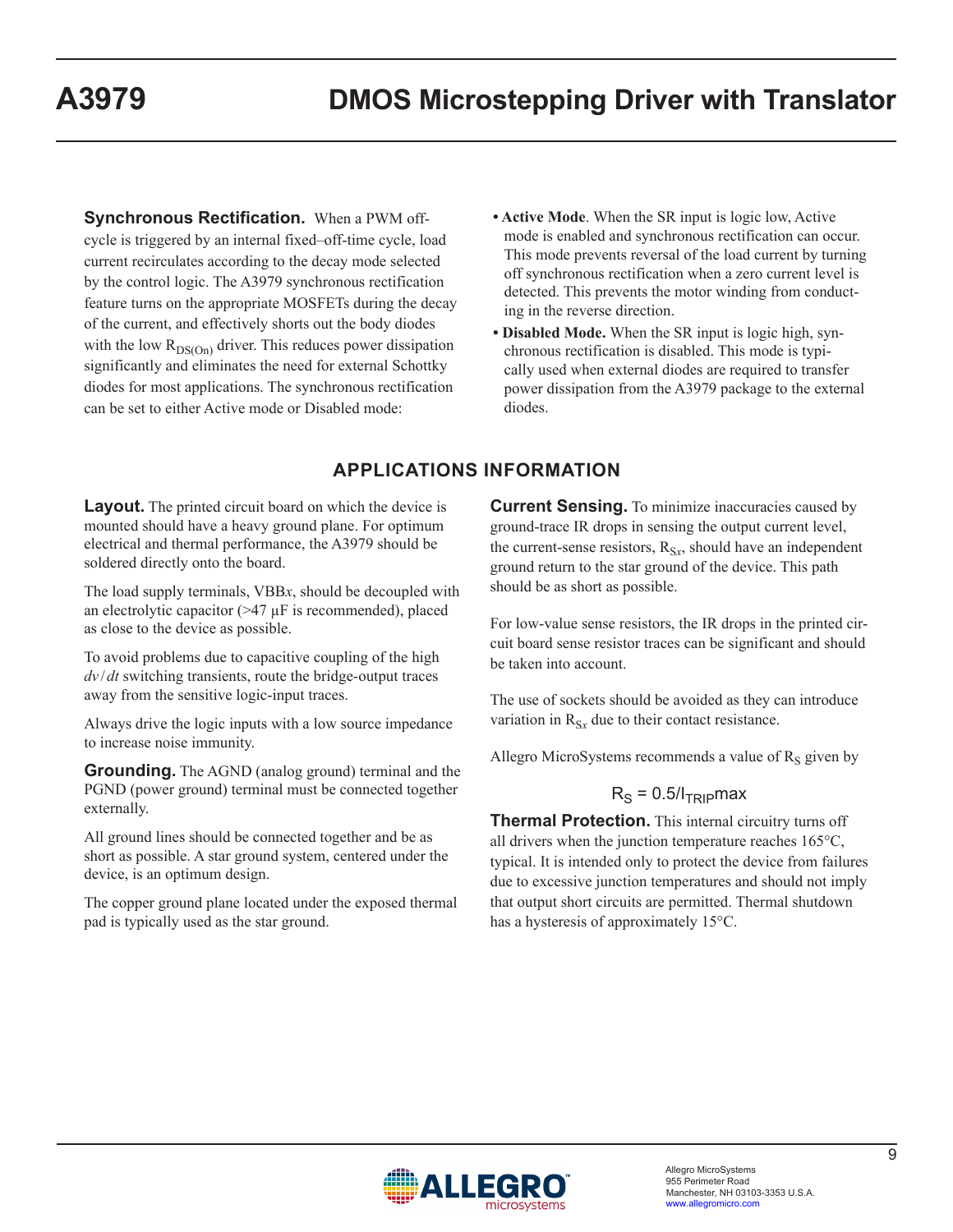

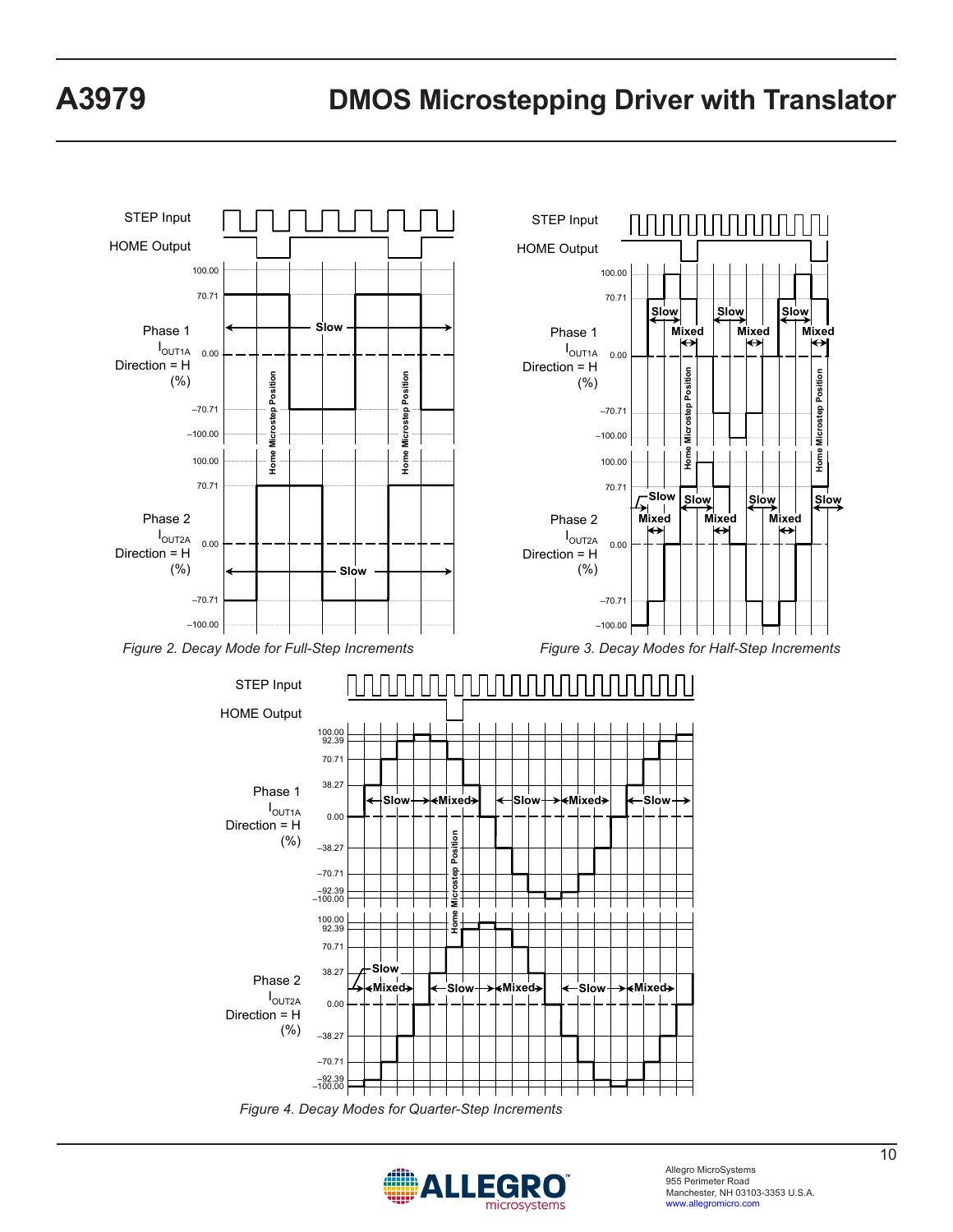

*Figure 5. Decay Modes for Sixteenth-Step Increments*

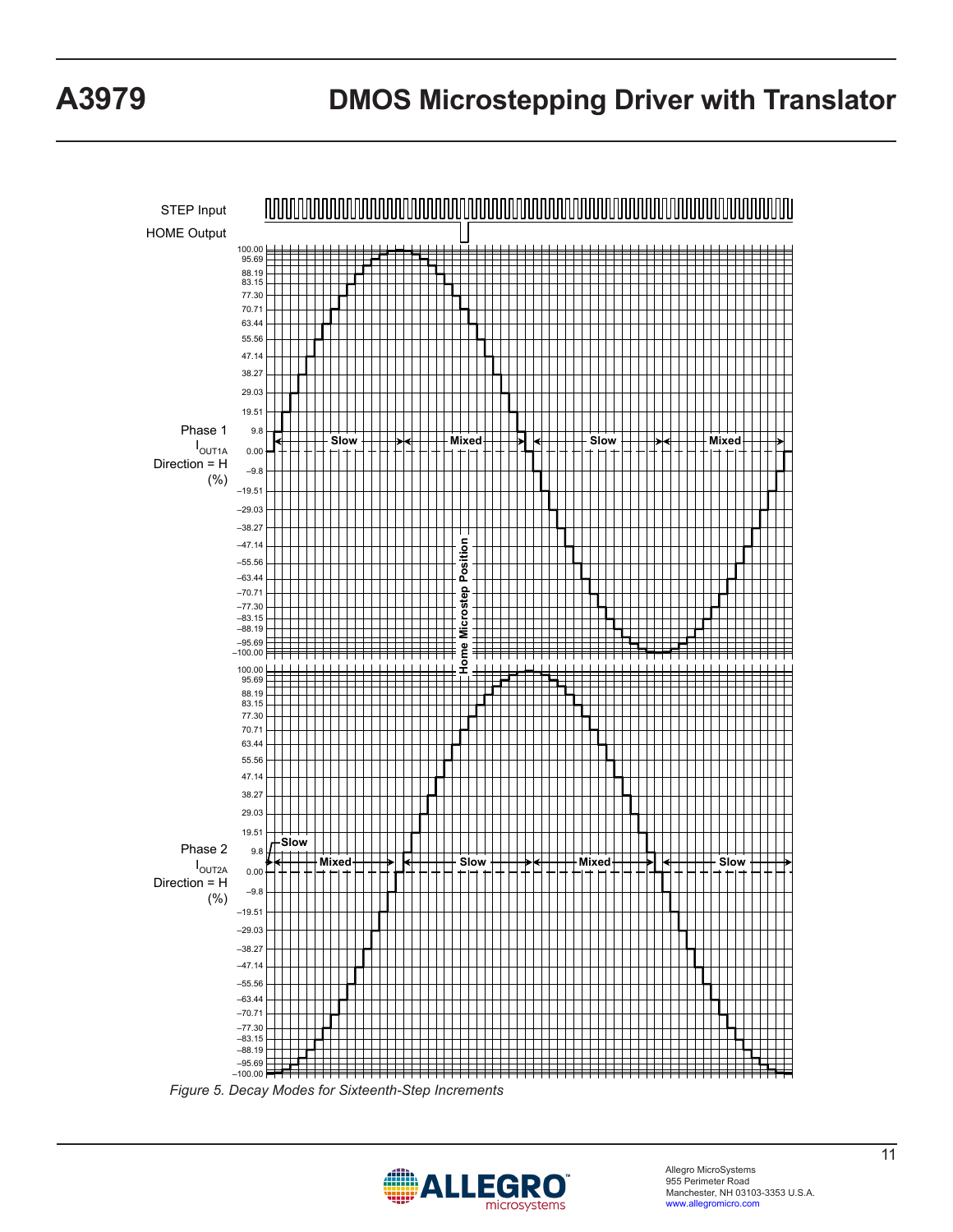#### Table 2. Step Sequencing Settings

Home microstep position at Step Angle 45º; DIR = H; 360° = 4 full steps

| <b>Full</b><br><b>Step</b><br># | <b>Half</b><br><b>Step</b><br># | 1/4<br><b>Step</b><br># | 1/16<br><b>Step</b><br># | Phase 1<br><b>Current</b><br>$[%  $ tripMax $]$<br>(%) | Phase 2<br><b>Current</b><br>$[%  $ tripMax $]$<br>(%) | <b>Step</b><br>Angle<br>(°) | <b>Full</b><br><b>Step</b><br># | Half<br><b>Step</b><br># | 1/4<br><b>Step</b><br># | 1/16<br><b>Step</b><br># | Phase 1<br><b>Current</b><br>[% I <sub>tripMax</sub> ]<br>$(\%)$ | Phase 2<br><b>Current</b><br>$[%  $ tripMax $]$<br>$(\% )$ | <b>Step</b><br>Angle<br>(°) |
|---------------------------------|---------------------------------|-------------------------|--------------------------|--------------------------------------------------------|--------------------------------------------------------|-----------------------------|---------------------------------|--------------------------|-------------------------|--------------------------|------------------------------------------------------------------|------------------------------------------------------------|-----------------------------|
|                                 | $\mathbf{1}$                    | $\mathbf{1}$            | $\mathbf{1}$             | 100.00                                                 | 0.00                                                   | 0.0                         |                                 | 5                        | 9                       | 33                       | $-100.00$                                                        | 0.00                                                       | 180.0                       |
|                                 |                                 |                         | $\overline{2}$           | 99.52                                                  | 9.80                                                   | 5.6                         |                                 |                          |                         | 34                       | $-99.52$                                                         | $-9.80$                                                    | 185.6                       |
|                                 |                                 |                         | 3                        | 98.08                                                  | 19.51                                                  | 11.3                        |                                 |                          |                         | 35                       | $-98.08$                                                         | $-19.51$                                                   | 191.3                       |
|                                 |                                 |                         | $\overline{4}$           | 95.69                                                  | 29.03                                                  | 16.9                        |                                 |                          |                         | 36                       | $-95.69$                                                         | $-29.03$                                                   | 196.9                       |
|                                 |                                 | $\overline{2}$          | 5                        | 92.39                                                  | 38.27                                                  | 22.5                        |                                 |                          | 10                      | 37                       | $-92.39$                                                         | $-38.27$                                                   | 202.5                       |
|                                 |                                 |                         | 6                        | 88.19                                                  | 47.14                                                  | 28.1                        |                                 |                          |                         | 38                       | $-88.19$                                                         | $-47.14$                                                   | 208.1                       |
|                                 |                                 |                         | $\overline{7}$           | 83.15                                                  | 55.56                                                  | 33.8                        |                                 |                          |                         | 39                       | $-83.15$                                                         | $-55.56$                                                   | 213.8                       |
|                                 |                                 |                         | 8                        | 77.30                                                  | 63.44                                                  | 39.4                        |                                 |                          |                         | 40                       | $-77.30$                                                         | $-63.44$                                                   | 219.4                       |
| $\mathbf{1}$                    | $\overline{2}$                  | 3                       | 9                        | 70.71                                                  | 70.71                                                  | 45.0                        | 3                               | 6                        | 11                      | 41                       | $-70.71$                                                         | $-70.71$                                                   | 225.0                       |
|                                 |                                 |                         | 10                       | 63.44                                                  | 77.30                                                  | 50.6                        |                                 |                          |                         | 42                       | $-63.44$                                                         | $-77.30$                                                   | 230.6                       |
|                                 |                                 |                         | 11                       | 55.56                                                  | 83.15                                                  | 56.3                        |                                 |                          |                         | 43                       | $-55.56$                                                         | $-83.15$                                                   | 236.3                       |
|                                 |                                 |                         | 12                       | 47.14                                                  | 88.19                                                  | 61.9                        |                                 |                          |                         | 44                       | $-47.14$                                                         | $-88.19$                                                   | 241.9                       |
|                                 |                                 | $\overline{4}$          | 13                       | 38.27                                                  | 92.39                                                  | 67.5                        |                                 |                          | 12                      | 45                       | $-38.27$                                                         | $-92.39$                                                   | 247.5                       |
|                                 |                                 |                         | 14                       | 29.03                                                  | 95.69                                                  | 73.1                        |                                 |                          |                         | 46                       | $-29.03$                                                         | $-95.69$                                                   | 253.1                       |
|                                 |                                 |                         | 15                       | 19.51                                                  | 98.08                                                  | 78.8                        |                                 |                          |                         | 47                       | $-19.51$                                                         | $-98.08$                                                   | 258.8                       |
|                                 |                                 |                         | 16                       | 9.80                                                   | 99.52                                                  | 84.4                        |                                 |                          |                         | 48                       | $-9.80$                                                          | $-99.52$                                                   | 264.4                       |
|                                 | 3                               | 5                       | 17                       | 0.00                                                   | 100.00                                                 | 90.0                        |                                 | $\overline{7}$           | 13                      | 49                       | 0.00                                                             | $-100.00$                                                  | 270.0                       |
|                                 |                                 |                         | 18                       | $-9.80$                                                | 99.52                                                  | 95.6                        |                                 |                          |                         | 50                       | 9.80                                                             | $-99.52$                                                   | 275.6                       |
|                                 |                                 |                         | 19                       | $-19.51$                                               | 98.08                                                  | 101.3                       |                                 |                          |                         | 51                       | 19.51                                                            | $-98.08$                                                   | 281.3                       |
|                                 |                                 |                         | 20                       | $-29.03$                                               | 95.69                                                  | 106.9                       |                                 |                          |                         | 52                       | 29.03                                                            | $-95.69$                                                   | 286.9                       |
|                                 |                                 | 6                       | 21                       | $-38.27$                                               | 92.39                                                  | 112.5                       |                                 |                          | 14                      | 53                       | 38.27                                                            | $-92.39$                                                   | 292.5                       |
|                                 |                                 |                         | 22                       | $-47.14$                                               | 88.19                                                  | 118.1                       |                                 |                          |                         | 54                       | 47.14                                                            | $-88.19$                                                   | 298.1                       |
|                                 |                                 |                         | 23                       | $-55.56$                                               | 83.15                                                  | 123.8                       |                                 |                          |                         | 55                       | 55.56                                                            | $-83.15$                                                   | 303.8                       |
|                                 |                                 |                         | 24                       | $-63.44$                                               | 77.30                                                  | 129.4                       |                                 |                          |                         | 56                       | 63.44                                                            | $-77.30$                                                   | 309.4                       |
| $\overline{2}$                  | $\overline{4}$                  | $\overline{7}$          | 25                       | $-70.71$                                               | 70.71                                                  | 135.0                       | 4                               | 8                        | 15                      | 57                       | 70.71                                                            | $-70.71$                                                   | 315.0                       |
|                                 |                                 |                         | 26                       | $-77.30$                                               | 63.44                                                  | 140.6                       |                                 |                          |                         | 58                       | 77.30                                                            | $-63.44$                                                   | 320.6                       |
|                                 |                                 |                         | 27                       | $-83.15$                                               | 55.56                                                  | 146.3                       |                                 |                          |                         | 59                       | 83.15                                                            | $-55.56$                                                   | 326.3                       |
|                                 |                                 |                         | 28                       | $-88.19$                                               | 47.14                                                  | 151.9                       |                                 |                          |                         | 60                       | 88.19                                                            | $-47.14$                                                   | 331.9                       |
|                                 |                                 | 8                       | 29                       | $-92.39$                                               | 38.27                                                  | 157.5                       |                                 |                          | 16                      | 61                       | 92.39                                                            | $-38.27$                                                   | 337.5                       |
|                                 |                                 |                         | 30                       | $-95.69$                                               | 29.03                                                  | 163.1                       |                                 |                          |                         | 62                       | 95.69                                                            | $-29.03$                                                   | 343.1                       |
|                                 |                                 |                         | 31                       | $-98.08$                                               | 19.51                                                  | 168.8                       |                                 |                          |                         | 63                       | 98.08                                                            | $-19.51$                                                   | 348.8                       |
|                                 |                                 |                         | 32                       | $-99.52$                                               | 9.80                                                   | 174.4                       |                                 |                          |                         | 64                       | 99.52                                                            | $-9.80$                                                    | 354.4                       |

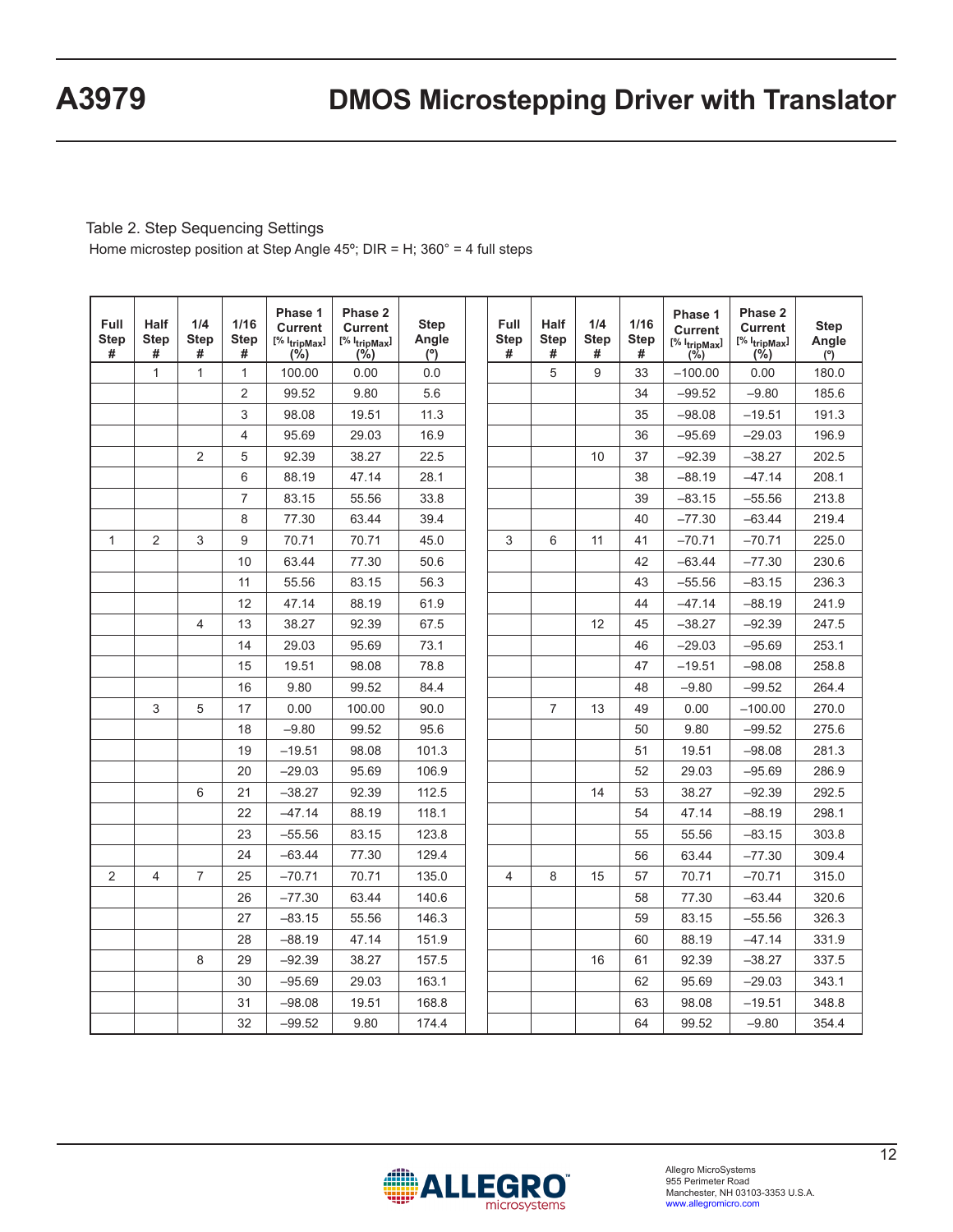#### Terminal List Table

| Number         | Name             | Description                                  |
|----------------|------------------|----------------------------------------------|
| 1              | SENSE1           | Sense resistor for Bridge 1                  |
| $\overline{2}$ | <b>HOME</b>      | Logic Output                                 |
| 3              | <b>DIR</b>       | Logic input                                  |
| 4              | OUT1A            | Output A for Bridge 1                        |
| 5              | <b>PFD</b>       | Mixed decay setting                          |
| 6              | RC <sub>1</sub>  | Analog input for fixed off-time for Bridge 1 |
| $\overline{7}$ | <b>AGND</b>      | Analog Ground                                |
| 8              | <b>REF</b>       | Current trip reference voltage input         |
| 9              | RC <sub>2</sub>  | Analog input for fixed off-time for Bridge 2 |
| 10             | <b>VDD</b>       | Logic supply                                 |
| 11             | OUT2A            | Output A for Bridge 2                        |
| 12             | MS <sub>2</sub>  | Logic input                                  |
| 13             | MS <sub>1</sub>  | Logic input                                  |
| 14             | SENSE2           | Sense resistor for Bridge 2                  |
| 15             | VBB <sub>2</sub> | Load supply for Bridge 2                     |
| 16             | <b>SR</b>        | Logic input                                  |
| 17             | <b>RESET</b>     | Logic input                                  |
| 18             | OUT2B            | Output B for Bridge 2                        |
| 19             | <b>STEP</b>      | Logic input                                  |
| 20             | <b>VREG</b>      | Regulator decoupling                         |
| 21             | <b>PGND</b>      | Power Ground                                 |
| 22             | <b>VCP</b>       | Reservoir capacitor                          |
| 23             | CP <sub>1</sub>  | Charge pump capacitor 1                      |
| 24             | CP <sub>2</sub>  | Charge pump capacitor 2                      |
| 25             | 1OUT1B           | Output B for Bridge 1                        |
| 26             | <b>ENABLE</b>    | Logic input                                  |
| 27             | <b>SLEEP</b>     | Logic input                                  |
| 28             | VBB1             | Load supply for Bridge 1                     |
|                |                  |                                              |

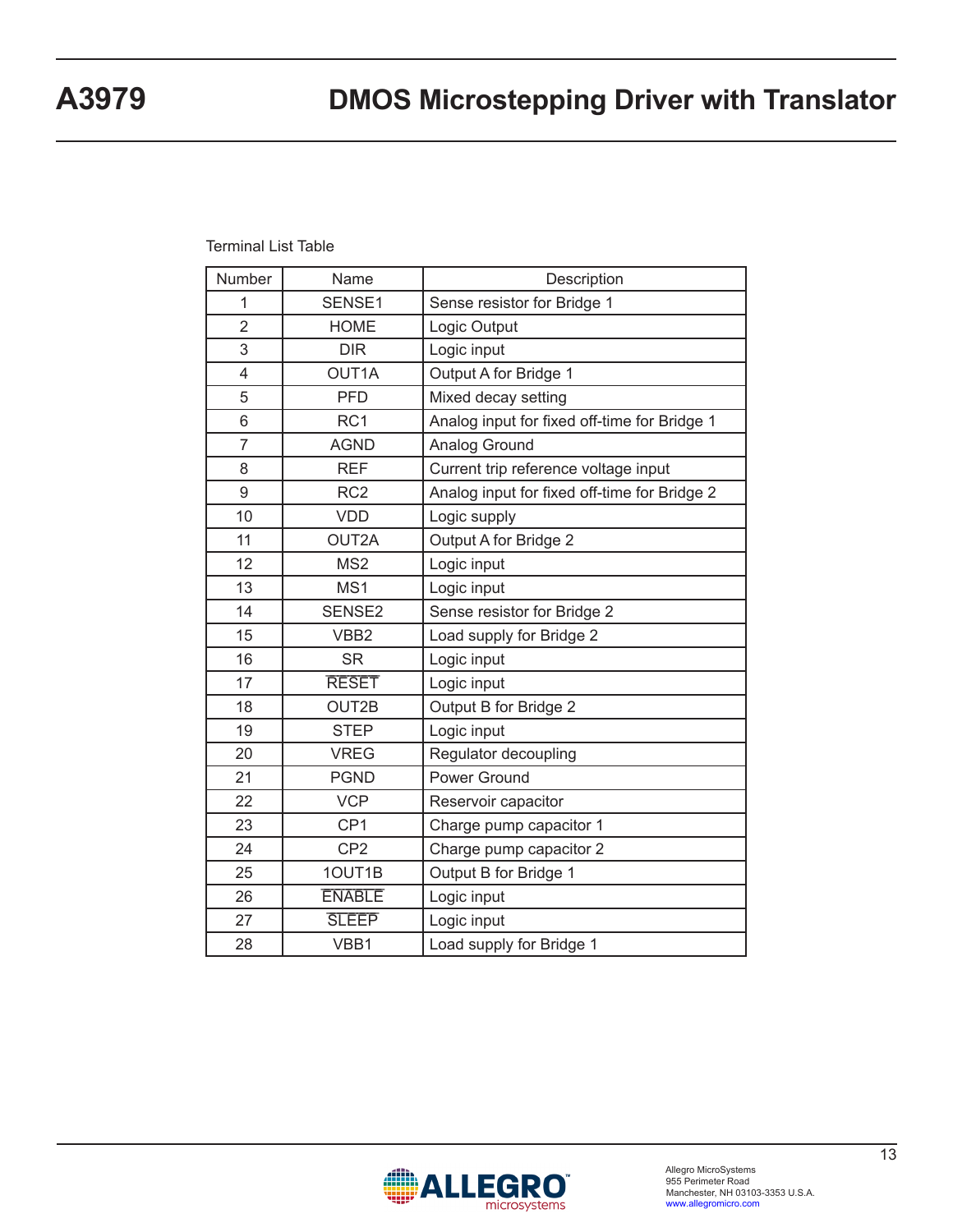# **LP Package, 28-pin TSSOP**



For reference only (reference JEDEC MO-153 AET) Dimensions in millimeters

Dimensions exclusive of mold flash, gate burrs, and dambar protrusions Exact case and lead configuration at supplier discretion within limits shown

 $\underline{\mathbb{A}}$  Terminal #1 mark area

**B** Exposed thermal pad (bottom surface)

C Reference land pattern layout (reference IPC7351 SOP65P640X120-29CM); All pads a minimum of 0.20 mm from all adjacent pads; adjust as necessary to meet application process requirements and PCB layout tolerances; when mounting on a multilayer PCB, thermal vias at the exposed thermal pad land can improve thermal dissipation (reference EIA/JEDEC Standard JESD51-5)